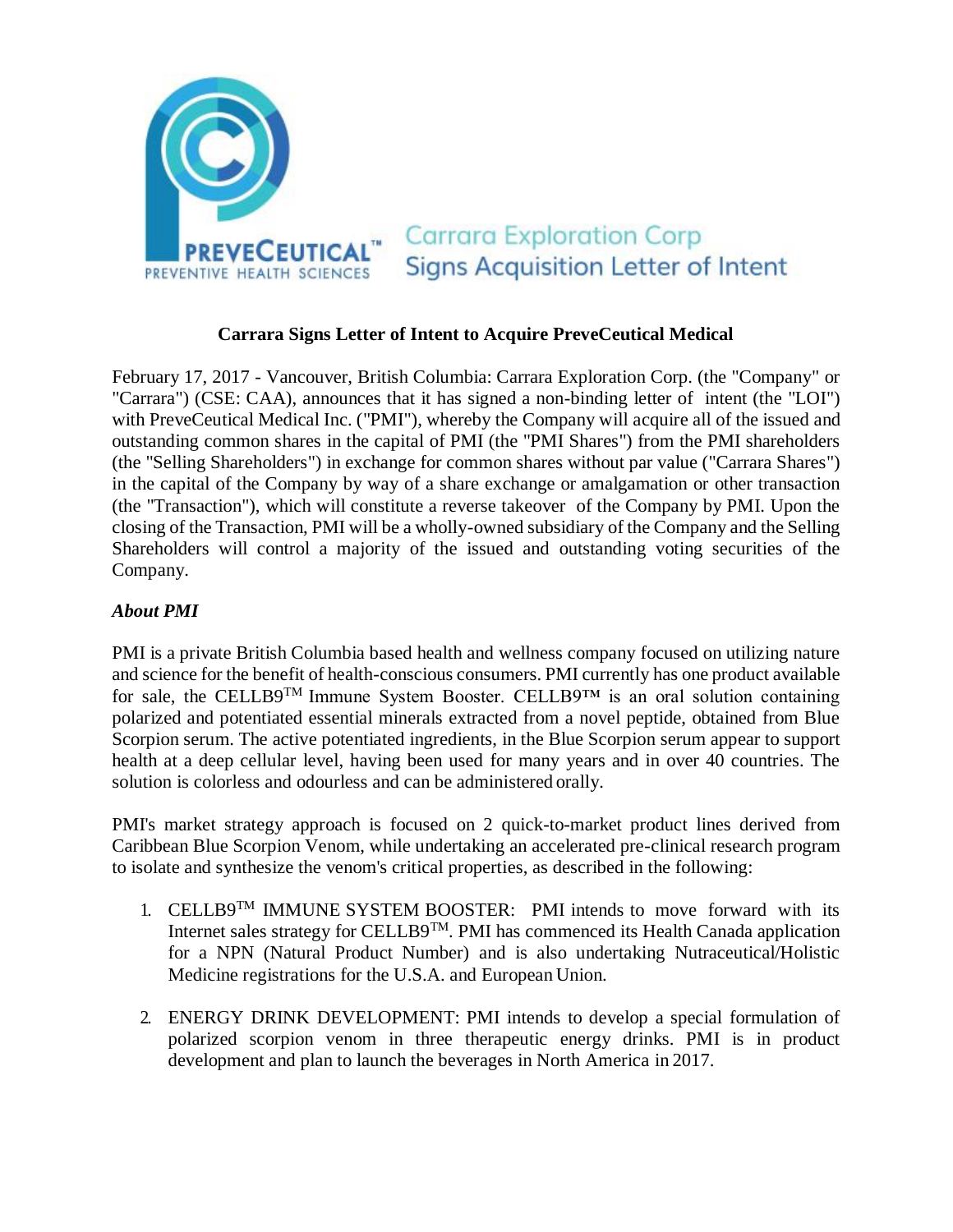- 3. PRE-CLINICAL EVALUATION: PMI intends to conduct, a 36-month pre-clinical evaluation program to be led by Dr. Makarand Jawadekar, PMI's chief science officer, which is anticipated to cover the following subjects:
	- (a) Assessment of currently available research data on nature identical peptides;
	- (b) Synthesis of targeted peptides and their stability assessment;
	- (c) Propose target product profile (TPP) for IND dosage form; and
	- (d) The filing of an Investigational New Drug submission with the U.S.A. Food and Drug Administration ("US-FDA"). The Investigational New Drug (IND) program is the means by which the Corporation obtains permission to ship an experimental drug across state lines (usually to clinical investigators) before a marketing application for the drug has been approved the by the US-FDA.

PMI's goal is to develop an extensive patent portfolio; and position specific synthesized peptide(s) for IND and Phase I clinical trials in partnership with established pharmaceutical industry participants. Phase I is the phase where researchers test a new drug or treatment in a small group of people for the first time to evaluate its safety, determine a safe dosage range, and identify side effects.

# *Proposed Transaction*

Carrara proposes to acquire all of the issued and outstanding common shares of PMI on the basis of one Carrara Share for each PMI Share with the result that, excluding the Private Placement (as defined below) and any other financings that may be carried out by Carrara or PMI, upon the completion of the Consolidation (as defined below) and the closing of the Transaction, the Selling Shareholders will hold approximately 91% (non-diluted basis) of the issued and outstanding common shares in the capital of the Company. The Transaction would also result in the exchange of each option and/or warrant held by PMI option and warrant-holders (if any) with options and/or warrants issued by the Company of like tenor as those of the PMI options and warrants so exchanged.

The closing of the Transaction is subject to a number of conditions, including but not limited to, completion of satisfactory due diligence by both PMI and the Company, approval of the Transaction by the respective boards of directors and shareholders of the Company and PMI, the Company and PMI entering into a definitive agreement regarding the Transaction, the completion of the Consolidation, the closing of the Private Placement and the Company obtaining applicable regulatory approvals, including the approval of the Canadian Securities Exchange (the "CSE") for the listing of the common shares of the Resulting Issuer (as defined below). There can be no assurance that the Transaction will be completed as proposed or at all.

Prior to February 2017, the Company was engaged in the business of mineral exploration and the acquisition of mineral property assets in British Columbia. Its objective was to locate and develop economic precious and base metals properties of merit and to conduct its exploration program on the Boomerang Property under the terms of a property option agreement dated December 15, 2014. The property option agreement provides that the Company may abandon the option thereunder (and the agreement) by notice in writing to the optionors and will be responsible for ensuring that the property has sufficient assessment credits recorded against it at the date of termination to keep it in good standing for a minimum of one year from the date of termination.

Upon the closing of the Transaction, the Company will continue the business of PMI under the name PreveCeutical Medical Inc., or such other name as is acceptable to the British Columbia Registrar of Companies and the CSE (the "Resulting Issuer").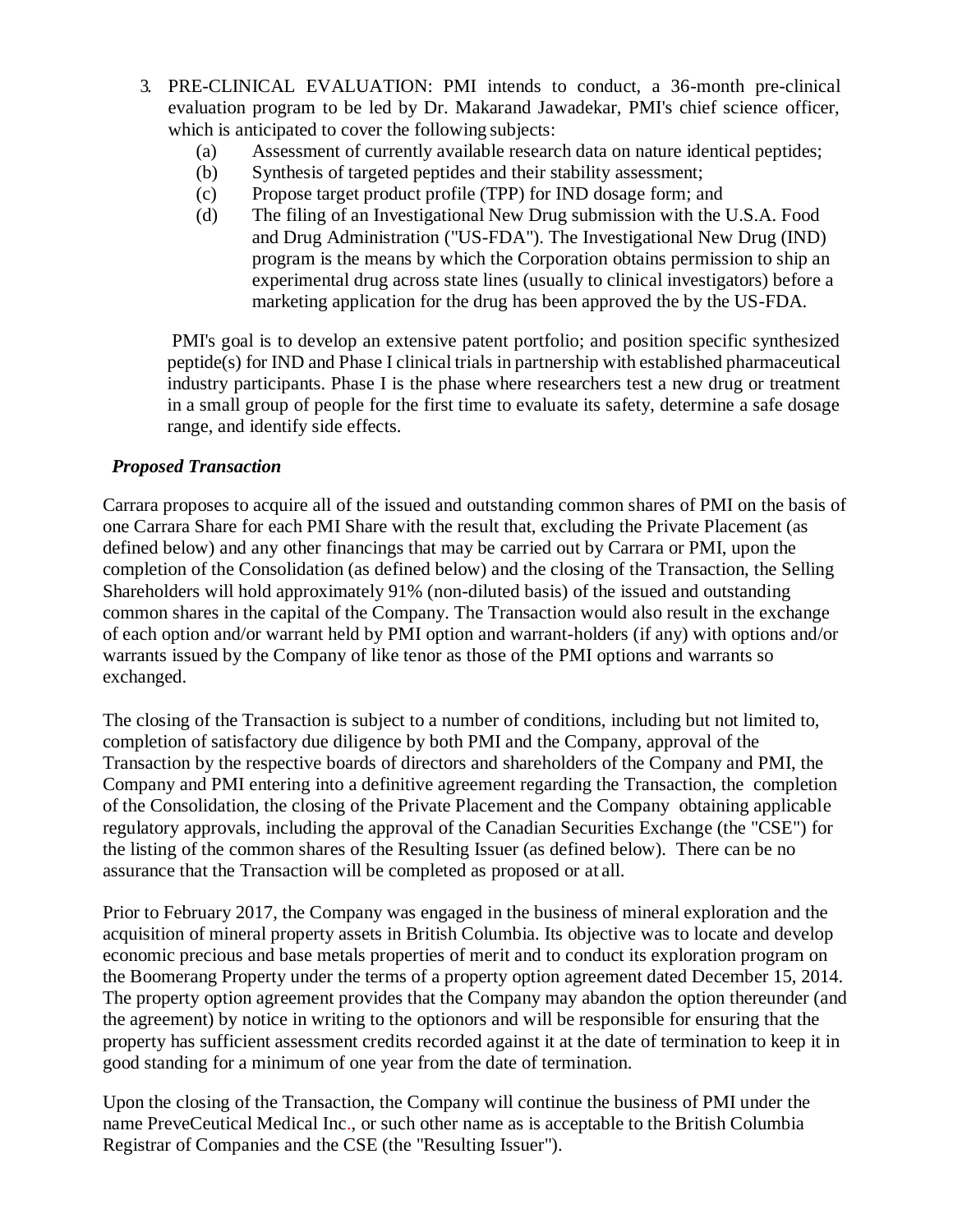### *Changes in Management*

Upon completion of the transaction, it is anticipated that Matthew Coltura will remain on the board of directors of the Resulting Issuer and the management of the Resulting Issuer will include the following individuals:

## **Stephen Van Deventer, Chairman & CEO**

Mr. Van Deventer is an experienced businessman, corporate director and co-owner of Cornerstone Global Partners Inc. Specializing in international corporate relations and business development over the last 25 years. Mr. Van Deventer has focused on launching small to medium sized companies into the public markets in Canada, the United States and Europe. He has also owned and operated private companies.

### **Kimberly Van Deventer, President & Director**

Ms. Van Deventer is an entrepreneur with a successful track record of accomplishment that she brings to PreveCeutical, and is co-owner of Cornerstone Global Partners Inc. Motivated and determined, she was ranked the third highest grossing female business owner in BC, Canada in 2009. Kim is a driving force behind the business and is unwavering in her commitment to bring awareness of health and disease prevention to people everywhere.

### **Brian Harris, Vice President of Corporate Development & Director**

Mr. Harris is the Managing Partner at Marketing Services International, a consulting company that provides professional services to early stage private and public companies with a focus on science based new functional food and natural health products. Mr. Harris is a Director and interim CEO of MedAgri Marihuana Labs Inc., a private company that has made an application for Medical Marijuana producers' license with Health Canada. Brian Harris served as a Director and CEO of Russell Breweries Inc. ("Russell"), a TSX-V listed company. During his ten-year tenure, Russell was one of the fastest growing companies in Canada. Prior to that he was a Director and SVP for EFTech Ltd., a public company listed on the ASX and a leading supplier of Electronic Funds Transfer services at the Point of Sale in Australia. Mr. Harris was also a founder of BASS (Best Available Seating Service) International, the computer ticketing system, which operated in 12 markets and 4 continents now known as TicketMaster. In the mid 1980's Mr. Harris was the founder and President of Smoke Free Pty Ltd. in South Africa. SmokeFree helped people stop smoking without gaining weight using a proprietary nutritional supplement three times a day and participating in a support group. During that period, SmokeFree became the leading company in the smoking cessation market in that country.

#### **Greg Reid – Director**

Filmmaker and Keynote Speaker Greg S. Reid is a #1 best-selling author, entrepreneur, and the CEO of several successful corporations, who has dedicated his life to helping others achieve the ultimate fulfillment of finding and living a life of purpose. In addition to being published in over 35 books and featured on Nationally Syndicated programs across the U.S., he is also the creator and producer of the International acclaimed films Pass It On, and Three Feet From Gold. \*(Listed in IMDB)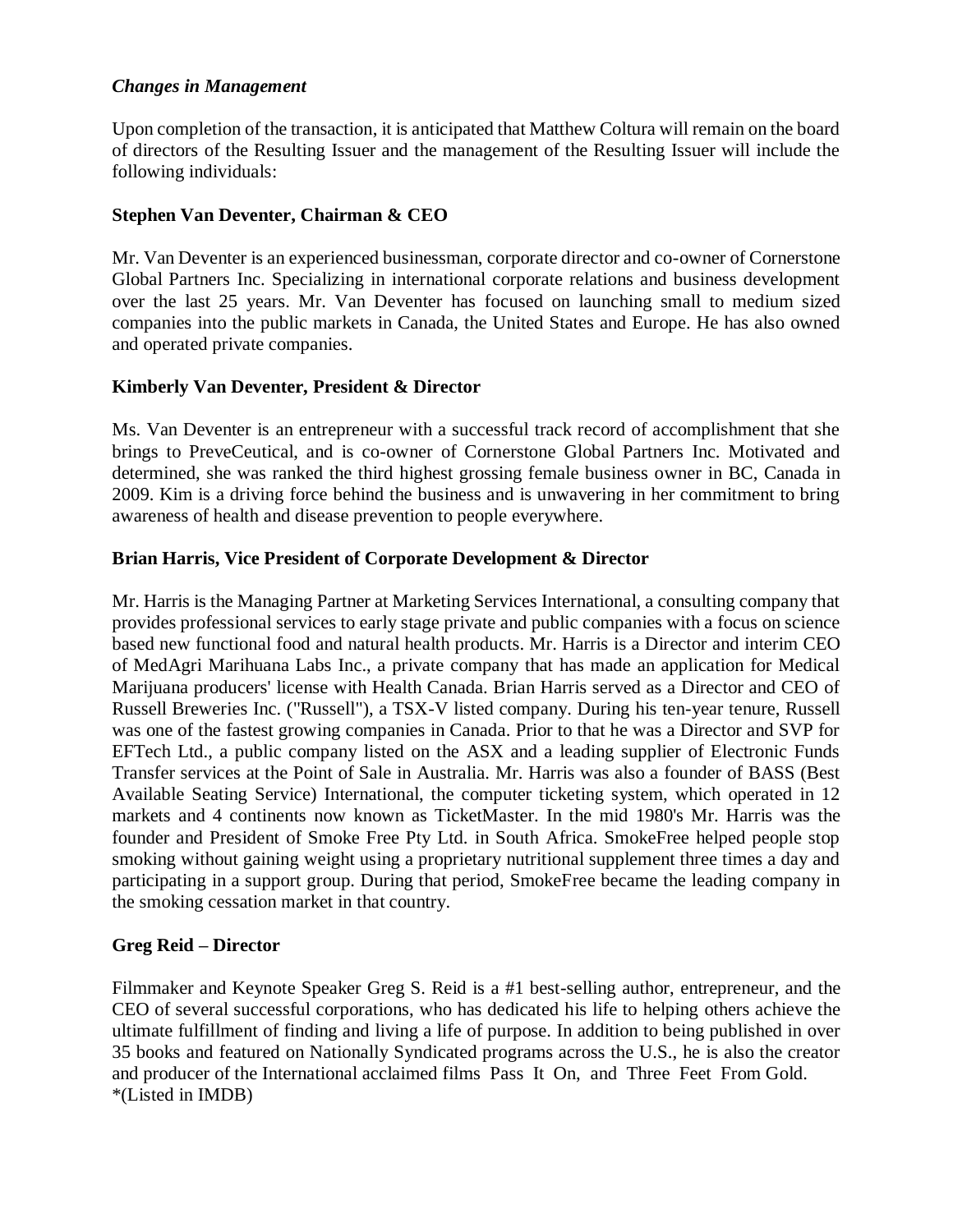## **Shabira Rajan, CPA, CGA, Chief Financial Officer and Controller**

Ms. Rajan is the owner of SHROF Financial Management and Accounting, providing financial management services to clients. Prior to that Ms. Rajan was the Director of Finance for Canada Line Rapid Transit Inc., a \$2 billion P3 infrastructure project where she was responsible for all financial aspects of the project including strategies for cash management, regulatory and contractual compliance and reporting, budgeting, forecasting, analysis, procurement, implementation of policies and procedures, and IT. Ms. Rajan is a Chartered Professional Accountant, holds an MBA from Laurentian University and an Advanced Specialty Certificate in Forensic Science Technology, Forensic and Investigative Accounting Option from the British Columbia Institute of Technology. She was a Project Management Professional and an associate member of the Institute of Chartered Secretaries and Administrators. She recently completed the Executive Leadership - Developing Sustainable Non-profit Organizations in the 21st Century, program with the City University of Seattle. Ms. Rajan has served as a board member with WAVAW and was the Chair, Education and Recruiting with the Richmond/South Delta Chapter of CGA BC.

## **Dr. Makarand Jawadekar, Chief Science Officer**

Since 2010 Dr. Makarand Jawadekar has been the owner of Melinda Consulting LLC, a pharmaceutical consulting company. Prior to Melinda Consulting, Mak worked at Pfizer Inc. in Groton-New London, Connecticut, for 28 consecutive years more recently as a Director of Portfolio Management. He was responsible for Drug Delivery Technology Assessment function involving external "Drug Delivery" technologies. He has extensive experience in creating and cultivating external partnerships and alliances for drug delivery technologies. He began his professional career at Pfizer Central Research in early 1982, after having completed his Ph.D. in Pharmaceutics at the University of Minnesota.

## **Nicole Goncalves-Krysinski, Chief Legal Officer**

Nicole Goncalves-Krysinski, Esq., is an attorney and a partner in her own law firm in New York City, New York. She has at J.D. from St. John's University and B.A. from U.C.L.A. Nicole practices in both state and federal courts handling a wide range of cases including complex bankruptcy matters, matrimonial and criminal defense litigation. Her areas of practice also include contract negotiations, business and transactional law and corporate advisement. She is an independent contractor to the Corporation.

## **Alicia Rebman, Vice President, Marketing & Advertising**

Ms. Rebman is a Marketing professional with a background in Publishing Technologies, Communications and Graphic Design with a specialty in branding and communications for social enterprise and NGO start-ups. Ms. Rebman ran a successful design services company for six years and then elevated to head the marketing department for the Global office of Hartley & Marks Group, an international design and publishing company.

## *Share Consolidation*

Prior to the closing of the Transaction, the Company will complete a consolidation of all of its issued and outstanding common shares without par value on the basis of three (3) old Carrara Shares for one (1) new Carrara Share (the "Consolidation").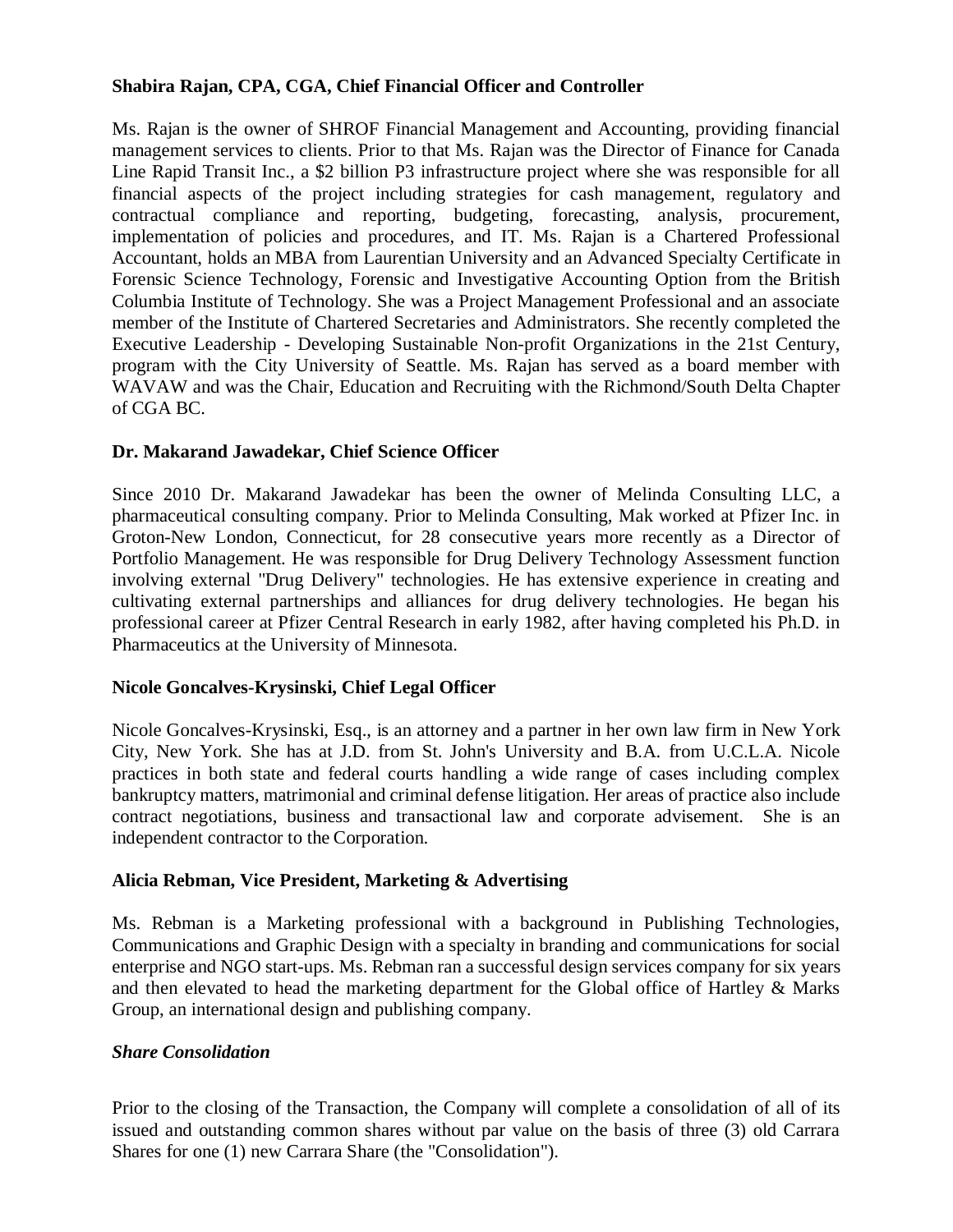Any fractional shares resulting from the Consolidation will be rounded up to the next whole share if such fractional share was equal to or greater than one-half of a share, and rounded down to the next whole share if such fractional share was less than one-half of a share.

The Consolidation will result in the amount of issued and outstanding Carrara Shares being reduced from 11,987,000 shares to approximately 3,995,667 issued and outstanding shares. In connection with the Consolidation, issued and outstanding options and warrants exchangeable for Carrara Shares shall be adjusted in accordance with the terms and conditions of such options and warrants.

Registered shareholders will receive a letter of transmittal from Computershare Investor Services Inc. describing the process by which shareholders may obtain new certificates representing their post-Consolidation Carrara Shares. Carrara Shares held in uncertified form by non-registered shareholders through brokerage accounts will be converted through each shareholder's brokerage accounts. Non-registered shareholders should consult their broker for further information.

### *Private Placement*

Subsequent to the Consolidation and in conjunction with the Transaction, Carrara will undertake a non-brokered private placement (the "Private Placement") of up to 10,000,000 units (the "Units") for minimum gross proceeds of \$1 million and maximum gross proceeds of \$5 million. Each Unit will be issued at a price of \$0.50 per Unit and consist of one Carrara Share and one transferable common share purchase warrant. Each warrant will entitle the holder thereof to acquire one Carrara Share at an issue price of \$1.00 per share for a period of twelve months from the closing of the Private Placement; provided that in the event that the closing price of the Carrara Shares trading on the CSE is at least \$1.50 or more for ten consecutive business days, the Company shall have the option of accelerating the expiration date for the exercise of the warrants by giving at least 14 business days' notice.

The proceeds realized from the Private Placement will be held in escrow until the closing of the Transaction and the listing of the Resulting Issuer's common shares on the CSE. The proceeds will then be available for general corporate and working capital purposes by the Resulting Issuer.

The Company may pay a finder's fee to certain persons equal to 8% of the gross proceeds raised in the Private Placement from subscribers introduced to the Company by such persons, which fees shall be payable in cash, Units, or a combination of both, at the discretion of the Company.

#### *Loan*

In connection with the Transaction, PMI's Chief Executive Officer, Stephen Van Deventer, will loan to the Company \$30,000 (the "Loan") for the purpose of covering certain legal fees (and the taxes and disbursements associated therewith) that the Company will incur as part of the Transaction. Upon completion of the Transaction, the Company shall fully repay the Loan to the Mr. Van Deventer without any set-off or deductions with any unpaid amount being converted to common shares of the Resulting Issuer at the closing price of such shares on the previous trading day on the CSE.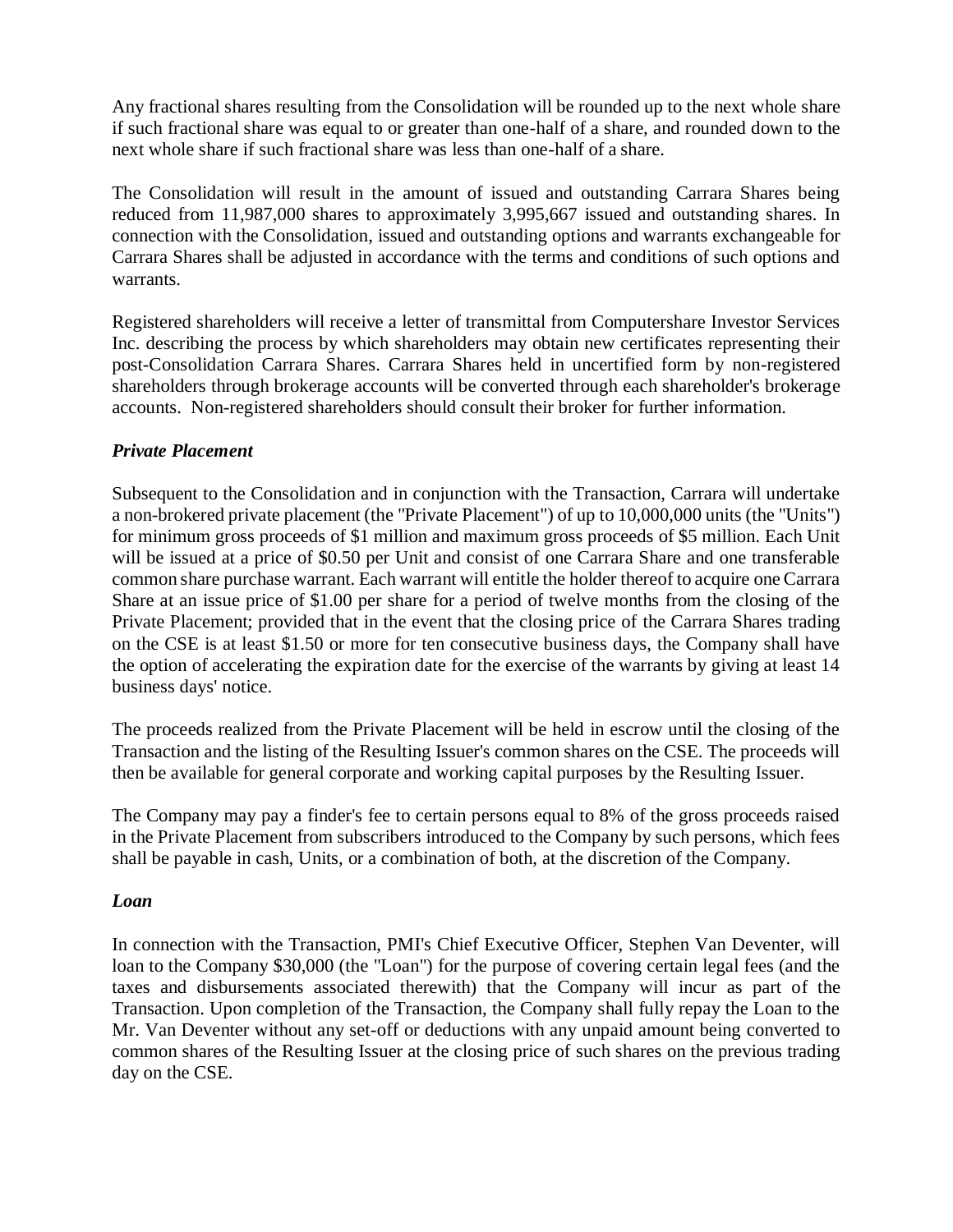#### *Further Information*

Further details about the Transaction will be provided in the disclosure document to be prepared and filed in respect of the Transaction on the Company's SEDAR profile at [www.sedar.com.](http://www.sedar.com/)

Investors are cautioned that, except as disclosed in the disclosure document to be prepared in connection with the Transaction, any information released or received with respect to the Transaction may not be accurate or complete and should not be relied upon.

Carrara is a reporting issuer in the Provinces of Alberta, British Columbia and Ontario and its common shares are listed on the CSE under the symbol "CAA".

#### **On Behalf of the Board of Directors**

Robert Coltura Chief Financial Officer

#### **For further information, please contact:**

Robert Coltura Chief Financial Officer 604-683-8610

*The CSE has in no way passed upon the merits of the Transaction or the listing of the common shares of the Resulting Issuer, and has neither approved nor disapproved the contents of this news release. Approval of the CSE for the listing of the common shares of the Resulting Issuer will be subject to, among other things, the Resulting Issuer satisfying the listing requirements of the CSE. There can be no assurance that the approval of the CSE regarding the listing of the common shares of the Resulting Issuer will be obtained.*

*All information contained in this news release with respect to the business of PMI was supplied by the party for inclusion herein, and Carrara and its directors and officers have relied on PMI for any information concerning such party.*

#### **Forward-Looking Statements:**

This news release includes certain statements that constitute "forward-looking information" within the meaning of applicable Canadian securities laws. Readers are cautioned that forward-looking statements are not guarantees of future performance or events and, accordingly, are cautioned not to put undue reliance on forward-looking statements due to the inherent uncertainty of such statements. Statements in this news release that are not purely historical are forward-looking statements and include any statements regarding beliefs, plans, expectations and orientations regarding the future. Often, but not always, forward-looking statements can be identified by words such as "pro forma", "plans", "expects", "may", "should", "budget", "schedules", estimates", "forecasts", "intends", "anticipates", "believes", "potential" or variations of such words including negative variations thereof and phrases that refer to certain actions, events or results that may, could, would, might or will occur or be taken or achieved. Such forward-looking statements include, among others, statements as to the terms and conditions of the proposed Transaction, the Share Consolidation, Private Placement and the Loan, the listing of the common shares of the Resulting Issuer on the CSE, the anticipated business plans and timing of future activities and the prospects of their success of the Company, PMI, and the Resulting Issuer, including changes in management and the use of the funds raised in the Private Placement, and PMI's ability and success in executing on its proposed business development and the success. Actual results could differ from those projected in any forward-looking statements due to numerous factors including risks and uncertainties relating to the inability of the Company or PMI, as applicable, to obtain the requisite shareholder, regulatory and stock exchange approvals for the Transaction and Share Consolidation, lack of investor interest in the Private Placement and general economic, market or business conditions. These forward-looking statements are made as of the date of this news release and the Company assumes no obligation to update the forward-looking statements, or to update the reasons why actual results could differ from those projected in these forward-looking statements. Although the